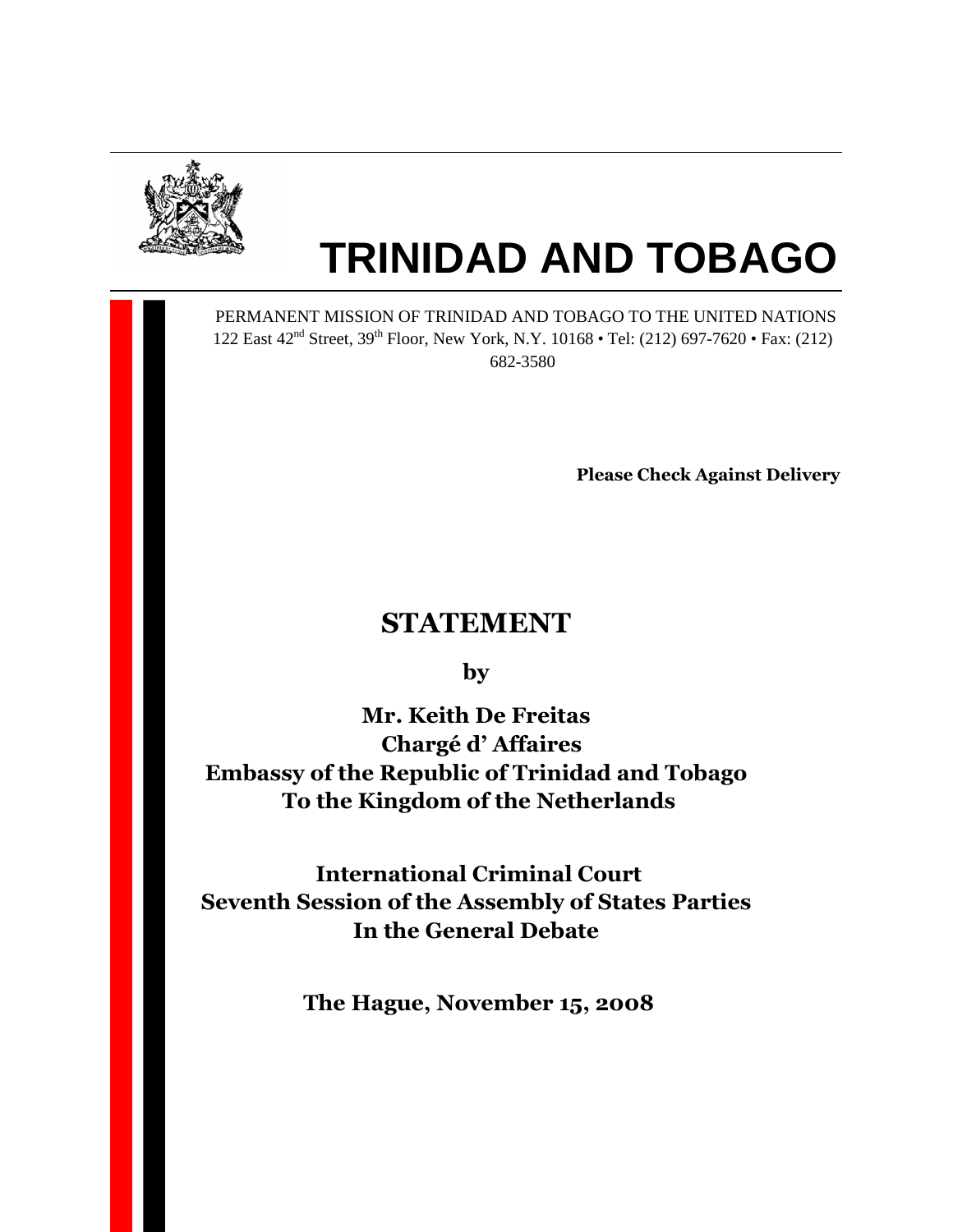#### Mr. President,

 Trinidad and Tobago has the honour and privilege to participate in yet another session of the Assembly of States Parties to the Rome Statute of the International Criminal Court ("the ICC")

 We were also pleased to be part of the activities which commemorated the tenth anniversary of the adoption of the Rome Statute which took place at United Nations Headquarters on July  $17<sup>th</sup>$  of this year. During the celebrations Trinidad and Tobago joined with others in saluting the efforts of the international community in establishing the only permanent international tribunal charged with prosecuting those accused of genocide, war crimes, and crimes against humanity. As such, we were heartened by the honour bestowed on former President and Prime Minister of Trinidad and Tobago, the Honourable Arthur N.R. Robinson, for his contribution to international criminal justice, and his pioneering work together with others which led to the establishment of the court. Trinidad and Tobago is also highly appreciative of its election to the Bureau of the ASP and pledges its unswerving commitment to work with the President and other members of the Bureau in the interest of the ICC.

#### Mr. President

The Court has made tremendous strides since the adoption and entry into force of the Rome Statute and the election of the first bench of judges. More than one hundred States have conferred on the ICC jurisdiction to prosecute those crimes of major concern to members of the international community. In welcoming new States Parties, such as our sister CARICOM State of Suriname, we also applaud the ratification by the Netherlands of the Agreement on Privileges and Immunities. Trinidad and Tobago calls on other States to ratify or accede to the Statute and the Agreement on Privileges and Immunities.

 The Rome Statute contemplates an ICC which has complementary jurisdiction with those of national courts and it is in this regard, States Parties have an obligation to implement in their domestic legal systems legislation to give full effect to their obligations under the Statute. Consequently, we take this opportunity to appeal to those States Parties which have not as yet done so to take the necessary measures to enact as soon as possible such domestic legislation in keeping with their obligations.

The ICC has shown that it is an independent, impartial tribunal with a bench of highly qualified judges and has demonstrated its competence in carrying out its mandate in a manner befitting of an international criminal tribunal. Most recently, we were witness to such impartiality and independence in the case of Thomas Lubanga Dyilo. We await further developments in the case with utmost faith in the judicial process.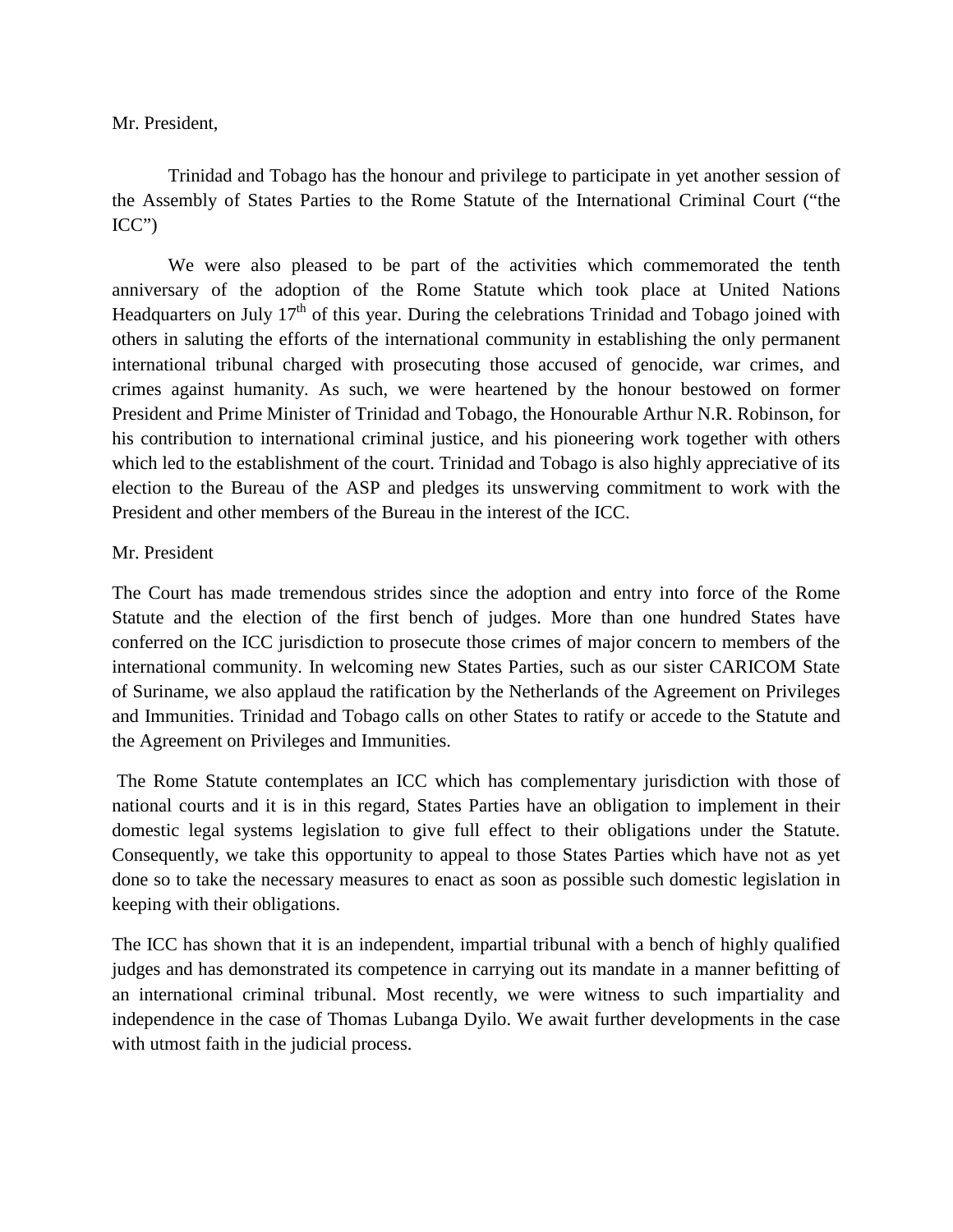#### Mr. President

The court continues to be at the centre of the system of international criminal justice. Trinidad and Tobago is hopeful that, like in the Lubanga case, other persons accused of committing severe crimes in the Democratic Republic of the Congo, Uganda, the Sudan and the Central African Republic will be brought to justice. In this regard, we urge those governments and other entities which have not as yet done so, to cooperate with the court so that the victims and the international community as a whole would not lose faith in an institution which was established to fight impunity. If impunity is allowed to reign, the maintenance of international peace and security and the promotion of justice would be severely compromised.

## Mr. President

 Without the cooperation of States Parties, it would be difficult, if not impossible, for the ICC to fulfill its mandate envisaged in the Rome Statute. We are of the view that States must respect their treaty obligations and cooperate with the court. Effective and timely cooperation of States Parties is essential for the execution of arrest warrants, the surrender of accused persons, and the protection and relocation of witnesses. The cooperation of States would also ensure that the right of victims to participate in the trial of alleged offenders would not be hindered.

## Mr. President,

 Trinidad and Tobago expects this session of the ASP to make meaningful progress towards the convening of the Review Conference. In this vein, we urge States to adopt a spirit of compromise in the Special Working Group on the Crime of Aggression so that we could have a draft text defining the crime of aggression in advance of that conference. We also reiterate earlier calls for consideration to be given for inclusion on the agenda of the Review Conference discussion on the merits of international drug trafficking as a crime within the jurisdiction of the court. Such discussion would be consistent with the decision of the Final Act of the 1998 Rome Conference.

Of particular importance to the hosting of the Review Conference, Mr. President, is a suitable venue. Consequently, we call on this body to once more examine and give favourable consideration to the very generous offer made by the Government of Uganda to host the conference.

#### Mr. President

We wish to bid adieu to the illustrious Phillipe Kirsch, outgoing President of the ICC. States Parties and others owe a debt of gratitude to President Kirsch for his tremendous efforts in steering the court in its formative years. Trinidad and Tobago is confident that in departing from the court, President Kirsch would have left behind an institution whose foundation is built upon the aspirations of all those past and present who believe that peace and justice are inextricably